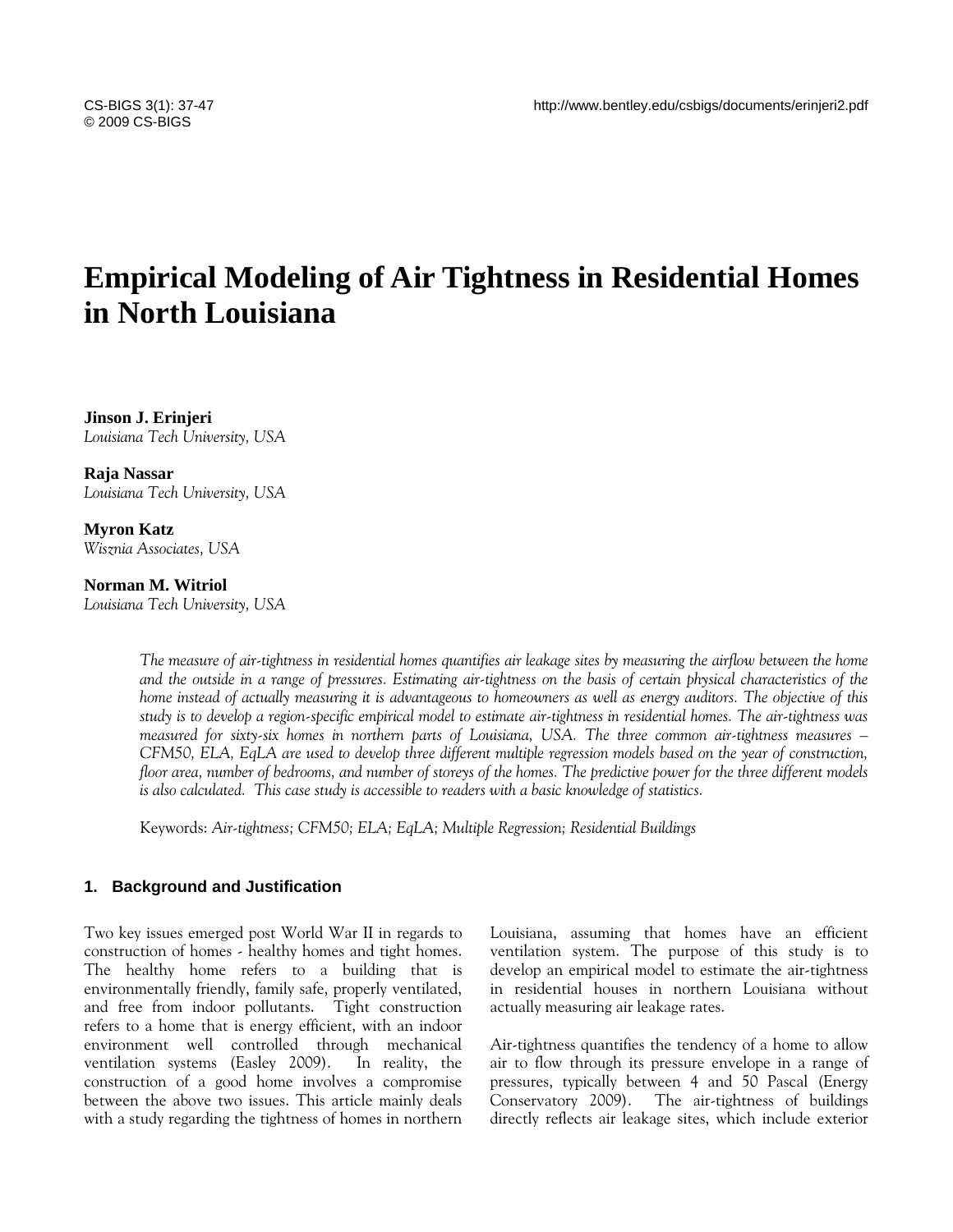doors, windows, foundations, electrical boxes and plumbing fixtures (Building Energy Codes Research Center 2009). Building air-tightness measurements are used for a variety of purposes such as (Energy Conservatory 2009):

- 1. Documenting the construction air-tightness of buildings
- 2. Estimating natural infiltration rates in houses
- 3. Measuring and documenting the effectiveness of air sealing activities
- 4. Measuring duct leakage in forced air distribution systems

There are a number of standardized formats for measuring air-tightness as described in the Minneapolis Blower Door Operation Manual. However, this study will focus on three of the commonly used formats namely Cubic Feet per Minute at 50 Pascal (CFM50), Effective Leakage Area (ELA) and Equivalent Leakage Area (EqLA). These variables are further described below (Energy Conservatory 2009).

*CFM50:* CFM50 is the airflow (in cubic feet per minute) through the blower door fan needed to create a change in building pressure of 50 Pa. It is the most common measure representing air-tightness.

*ELA:* ELA was developed by the Lawrence Berkeley Laboratory (LBL) and is defined as "the area of a special nozzle-shaped hole that would leak the same amount of air as a building does at a pressure of 4 Pa." ELA is most often expressed in square inches (sq. in.).

*EqLA:* The Equivalent Leakage Area (EqLA) is defined by Canadian researchers at the Canadian National Research Council as the area of a sharp edged orifice (a sharp round hole cut in a thin plate) that would leak the same amount of air as the building does at a pressure of 10 Pascal.

For air leakage to occur there must be both a hole or crack and a driving force (pressure difference) to push the air through the hole. The five most common driving forces, which operate in buildings, are stack effect, wind pressure, point source exhaust or supply devices, duct leakage to outside and door closure coupled with forced duct systems (Energy Conservatory 2009). Any of the above factors will lead to a pressure gradient between the home and the outside of a home. However, it is very difficult to quantify all of the above driving forces at the same time to come out with a fixed consistent airtightness value. There are specialized devices which are used to measure the air-tightness of homes but these measurements are subject to change when the magnitude and direction of driving force change.

The Minneapolis Blower Door<sup>TM</sup>, manufactured by the Energy Conservatory is a specialized tool used to measure air-tightness in residential buildings. The Blower Door fan blows air into or out of the building to create a pressure gradient between the inside and outside. This pressure gradient is used to measure the air-tightness in terms of volumetric units. Avoiding the use of the Blower Door to obtain air-tightness measurements is very beneficial to those who want a quick and reasonable estimate. This study develops an empirical model to estimate the air-tightness of residential buildings without actually performing a Blower Door test. This model estimates the air-tightness of a given house on the basis of physical information such as the year of construction, conditioned area, the number of storeys and the number of bedrooms. The estimate of the air-tightness obtained from the developed model is evaluated on houses of known air-tightness to check for its effectiveness. It is important to note that such a model will be applicable to northern Louisiana only, as we assume that the houses in this region have similar kind of building and environmental characteristics. We have not found such air-tightness models applied by any industry in a particular region. To our knowledge this region wise specific model is the first approach in this direction. The usefulness of the model developed lies in the fact that it reasonably estimates air-tightness in less time. Another advantage of this model is that the air-tightness can be estimated on the basis of physical information about the house without even visiting the house.

Environmentally related problems such as poor indoor air quality (IAQ) can have a significant impact on a building's value. Lower market value or a lease rent reduction are two likely scenarios that can occur once an unsolved IAQ problem becomes known or a building is tagged with "sick building syndrome" (Green 1995). Presently, in the United States, energy experts can review one's plans and conduct a Home Energy Rating to assess the energy efficiency of a home. The Home Energy Rating System (Energy Star 2009) has now become a nationally recognized system used to evaluate all the features of a home. These features include structure and foundation type, insulation levels, heating and cooling systems, air-tightness, windows, water heating equipment, and appliances. A home is rated on a 0-100 point system; with 100 being the most energy-efficient (a 100-point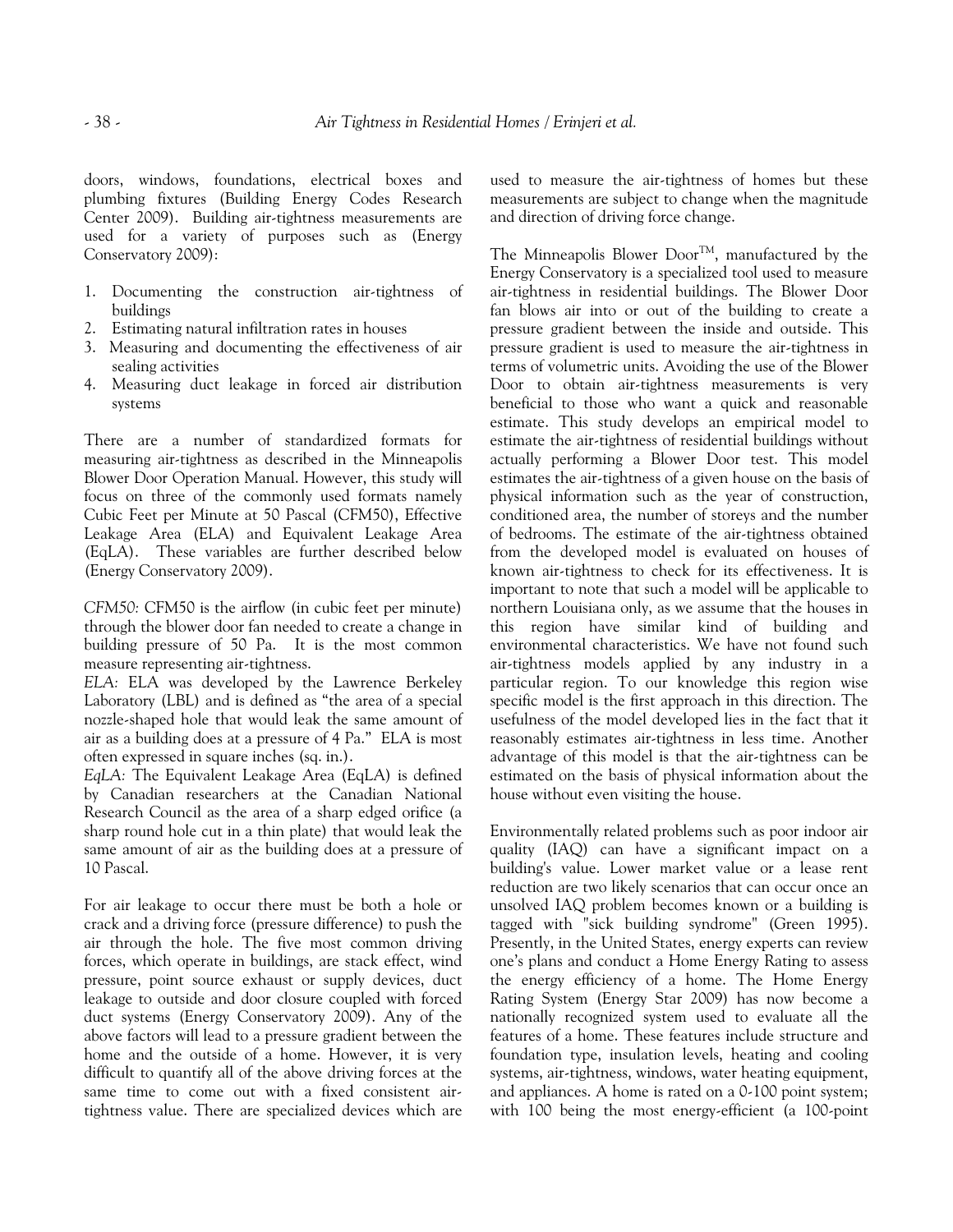home would use zero energy). To meet Energy Star Home guidelines, a score of 86 should be achieved. A wide variety of simple options without significant costs can help improve a home's energy performance. A simple model like the one developed in this study will enable us to obtain reasonable estimates of air-tightness of residential buildings. This estimate of air-tightness can account for the 0-100 point system rating of a home.

Building tightness limits (BTLs) have been developed in some states in the United States. BTLs are guidelines based on estimates of the minimum air exchange rate of a building necessary to provide enough fresh air to maintain satisfactory health of the occupants and durability of the structure (Tsongas 1993). BTLs usually specify a building's minimum air leakage rate in CFM50 for comparison with the measured value of CFM50. For acceptable IAQ, the BTL standard requires that 15 CFM per person (assuming a minimum of five people) or 0.35 air changes per hour (ACH), whichever is greater, must be supplied by natural air leakage and/or continuously operating ventilation. Therefore, estimating air-tightness becomes important to determine the IAQ limits of homes.

Blower doors measure building tightness, and the natural infiltration rate of a house on the basis of a number of parameters. A single BTL does not incorporate factors like climate, a building's wind exposure, building size, or the number of occupants. Air exchange rates can vary widely depending on such factors. Max Sherman of the Lawrence Berkeley Laboratory has developed tables for each of the four climate zones in the United States (Tsongas 1995). The tables include a United States map divided into four climate zones and account for the number of occupants, the number of storeys of the building, and wind shielding characteristics. Weatherization personnel can use the map to find their particular zone and then select the appropriate table with the correct CFM50 minimum values. However, the simple model presented in this paper does not take into consideration all of the factors discussed for determining air-tightness. The main objective of this empirical study is to give reasonable estimates of air-tightness with minimum inputs. The easily obtainable characteristics of a residential building are taken as the independent variables. The model developed is based on the assumption that the houses in a particular region have similar kind of building and environmental characteristics. This assumption is basically considered to suppress the influence of climatic factors and other related factors attributed to a particular region – in this case North Louisiana. Also, the variables considered in the model are obtainable without even visiting a home. However, if precise and accurate measurements are required, then this model may or may not be best suited. Details regarding the variables considered in this model are presented in Sections 3 and 4 of this article.

# **2. Sampling and Data Collection**

The primary data were collected while performing Blower Door tests at 66 houses in and around Ruston, North Louisiana, USA. The dataset of 66 houses was split into two parts to perform cross-validation. Cross validation is a validation technique where the dataset is split into model building and prediction sets (Kutner et al. 2004). The first part comprising 46 homes formed the model building set or the estimation sample whereas the remaining 20 homes formed the prediction set or the validation sample. The complete set of data is presented in Table 9 (Appendix) of this article. The details of the validation process are described in Section 7 of this article.

The details of the testing procedure using a Blower Door are as follows:

- Step 1: Calculate the floor area and the volume of the home.
- Step 2: Set control on pilot for all combustion appliances.
- Step 3: Turn off the air handler of the HVAC unit and remove the filter. Turn off attic fans, dryer and other exhaust fans.
- Step 4: Attach the blower door to an exterior doorframe - selecting one which provides a clear airflow path to outside.
- Step 5: Prepare the Automated Performance Testing System (APT) measuring equipment for testing in depressurized mode.
- Step 6: Launch the TECTITE™ software and run the process.

In default mode of the TECTITE™ software, 100 data points are collected at the beginning and end of the test for each set pressure difference between the home and outside (50, 45, 40, 35, 30, 25, 20 and 15 Pascal). The output of this entire process gives air-tightness measures such as CFM50, ACH50, Effective Leakage Area (ELA), and Equivalent Leakage Area (EqLA). However, it is important to note that this study only considers the three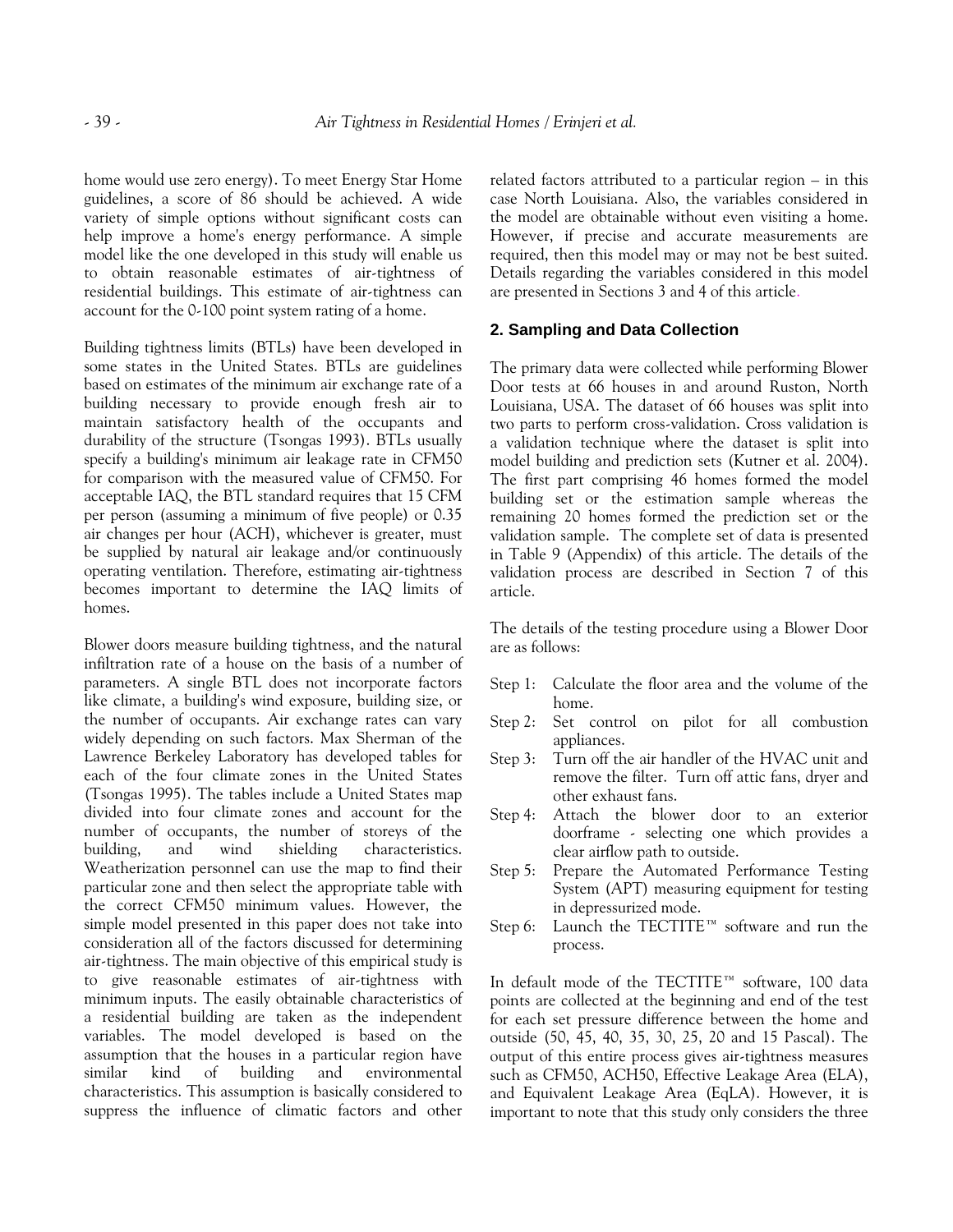most common measures of air-tightness - CFM50, ELA and EqLA. For more details regarding the testing procedure, see Energy Conservatory 2009, and Witriol et al. 2003.

# **3. Response Variables - CFM50, ELA and EqLA**

In this study, three different models were fitted to the three measures of air-tightness CFM50, ELA, and EqLA. The three measures of air-tightness or dependent variables – CFM50, ELA and EqLA were compared against each other and the plot between these three variables are displayed in Figures 1, 2 and 3. From Figure 1, we can see that as ELA increases CFM50 also increases. The variability in the relationship between ELA and CFM50 widens beyond the 250 sq. in.  $(0.16 \text{ m}^2)$ and 5000 CFM (2.36 m<sup>3</sup>s<sup>-1</sup>) mark.



**Figure 1.** Plot of CFM50 vs. ELA.

The correlation coefficient between CFM50 and ELA was determined to be 0.88, which indicates a high correlation. However, this high correlation need not indicate the agreement between them. The relationship between ELA and CFM50 (State of California 2009) is given by:

$$
ELA = 0.055 \times CFM50 \tag{1}
$$

Eq.1 is an empirical relationship and the value of 0.055 is often questionable. The data obtained by our study were compared against the value of 0.055 by calculating the ratio of ELA to CFM50. This study on 66 homes obtained a mean of 0.056 with a standard deviation of 0.011. This suggests that there is some kind of relationship between CFM50 and ELA but it is to be noted that the factor of 0.055 varies from home to home.



**Figure 2.** Plot of EqLA vs. ELA.

From the plot of EqLA vs. ELA in Figure 2, it can be seen that there is a linear relationship between the two variables with a high correlation of 0.98. The average ratio of EqLA to ELA was determined to be 1.896 with a standard deviation of 0.168. This ratio of 1.896 is in accordance with the Blower Door Manual (Energy Conservatory 2009), which states that the calculated EqLA will typically be about twice as large as the ELA.

Figure 3 displays the plot of EqLA vs. CFM50 and it is observed that as EqLA increases CFM50 also increases. Note that the variability in the relationship between ELA and CFM50 widens beyond the  $450$  sq. in.  $(0.29 \text{ m}^2)$  and 4000 CFM mark (1.89 m<sup>3</sup>s<sup>-1</sup>).



**Figure 3.** Plot of EqLA vs. CFM50.

The correlation coefficient between CFM50 and EqLA was determined to be 0.94, which indicates a high correlation. The average of ratio of EqLA to CFM50 was determined to be 0.105 with a standard deviation of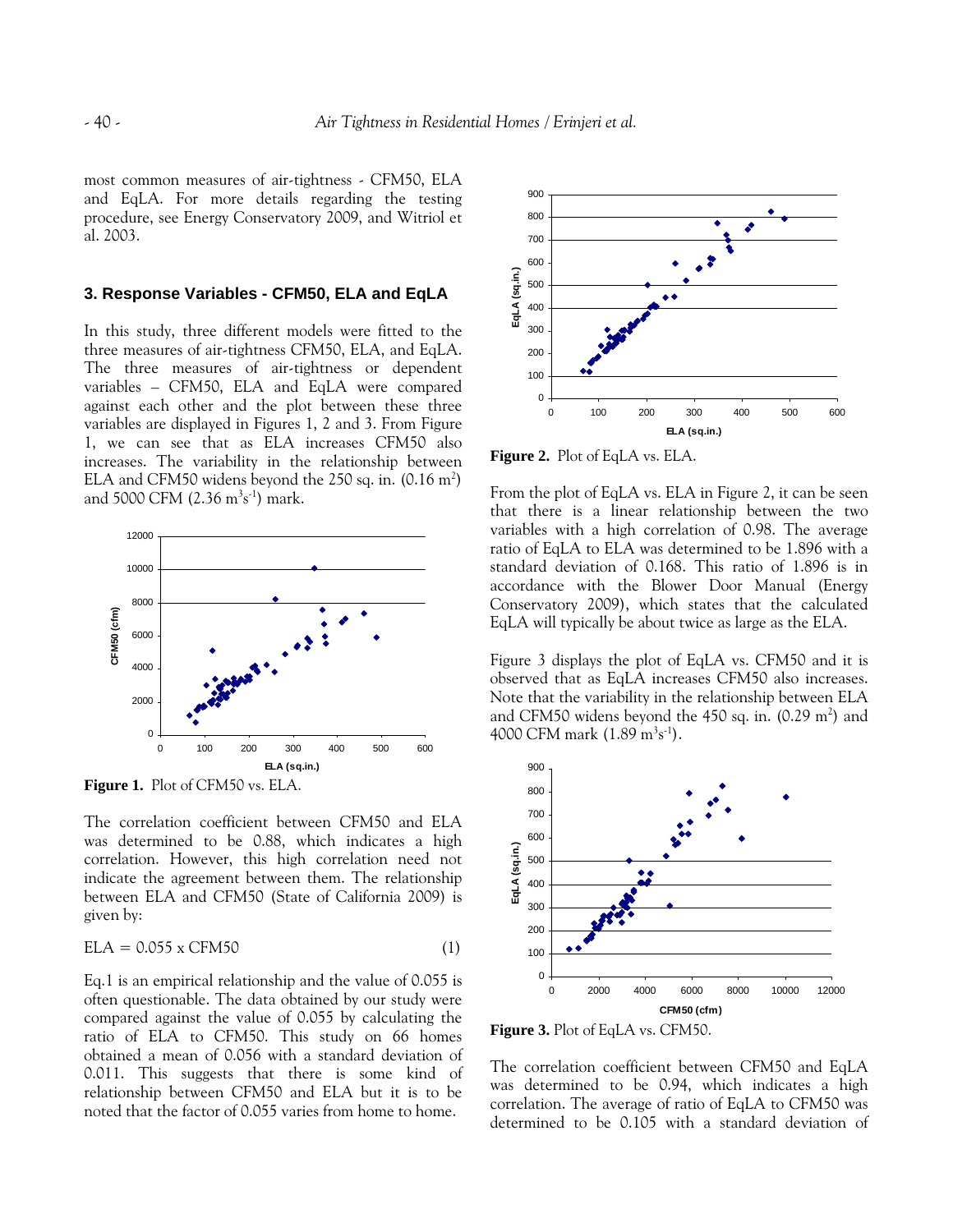0.015. This value of 0.105 is approximately twice the average of ratio of ELA vs. CFM50; which corresponds to the fact that the measured value of EqLA is approximately twice that of ELA.

#### **4. Model Building Process**

A sample of 46 observations (estimation sample) from the total of 66 observations was used in the model building process. To build the empirical model for determining the air-tightness based on physical information, the multiple linear regression technique was applied. Three regression models of the form:

$$
Y = \beta_0 + \beta_1 x_1 + \beta_2 x_2 + \dots + \beta_{p-1} x_{p-1} + e \qquad (2)
$$

were developed, where

 $Y = air-tightness$  (CFM50 or ELA or EqLA)  $X_i$  = home parameters,  $i = 1, 2, \ldots, p-1$ .

In the above model, Y (CFM50/ELA/EqLA) is the dependent/response variable whereas house parameters constitute the independent/predictor variables. The house parameters considered in the model building process were Year of Construction/ Year Built (YB), Floor Area (FA), Number of Storeys (NOS), and Number of Bedrooms (NOB). These independent variables selected are easily available for a given home in a given region.

Table 1 shows the details of the predictor variables with their respective range and units for the total sample size of 66 homes. For example, Year Built indicates houses built between 1920 and 2004 with 1, 1.5, 2 storeys and a number of bedrooms ranging between 2 to 5. To allow for a more flexible specification of the relationship between the dependent variable and the variables Number of Storeys (NOS) and Number of Bedrooms (NOB), those variables were considered as categorical variables. Therefore, dummy variables (indicator variables) were introduced into the above model building process to categorize the values as 0 and 1. Tables 2 and 3 show the levels of the indicator variables for NOS and NOB.

The house parameter NOS represented by  $X_3$  in Table 1 was categorized as  $X_{31}$  and  $X_{32}$  as shown in Table 2. The house parameter NOB  $(X_4)$  was similarly categorized as  $X_{41}$  and  $X_{42}$  as shown in Table 3. The response for the above model was the air-tightness measure of CFM50 or ELA or EqLA. The independent variables considered in Tables 1, 2 and 3 were used for regressing CFM50, ELA and EqLA to generate three different models.

**Table 1.** Predictor Details.

| Predictors                                                    | Units                                                 | Range                                        | House<br>parameters                                               |
|---------------------------------------------------------------|-------------------------------------------------------|----------------------------------------------|-------------------------------------------------------------------|
| Year Built<br>Area<br>Number of storeys<br>Number of bedrooms | Number<br>Square Feet 1041 - 3866<br>Number<br>Number | 1920 - 2004<br>1, 1.5 or 2<br>$2, 3, 4$ or 5 | $X_1$<br>$X_{2}$<br>$X_3$<br>$\mathrm{X}_{\scriptscriptstyle{A}}$ |

**Table 2.** Levels of Indicator Variables for the Number of Storeys.

|              | 0 If the observation is from storey $1$ |
|--------------|-----------------------------------------|
|              | If the observation is from storey 1.5   |
| <sup>n</sup> | If the observation is from storey 2     |

The initial regression model was modeled using the 46 observations from the estimation sample including the following variables:

Dependent variable: ELA/CFM50/EqLA Independent variables: YB, FA, NOS  $(X_{31} \text{ and } X_{32} \text{ are})$ the indicator variables), NOB ( $X_{41}$  and  $X_{42}$  are the indicator variables)

**Table 3.** Levels of Indicator Variables for the Number of Bedrooms.

|  | $\Omega$ Home has 2 bedrooms |
|--|------------------------------|
|  | Home has 3 bedrooms          |
|  | Home has 4 or more bedrooms  |

The model developed with CFM50 as the dependent variable will be termed CFM50 and the one developed with ELA will be termed ELA and so forth in the entire paper unless otherwise stated. The regression models for ELA, CFM50 and EqLA were constructed with the help of the SASTM software. The presence of multicolinearity in each of the three models was checked by determining the variance inflation factors (VIF). The VIF's measure how much the variances of the estimated regression coefficients are inflated as compared to when the independent variables are not linearly related (Montgomery et al. 2001). A maximum VIF value in excess of 10 is often taken as an indication that multicolinearity may be unduly influencing the least squares estimates. However, in this study, the three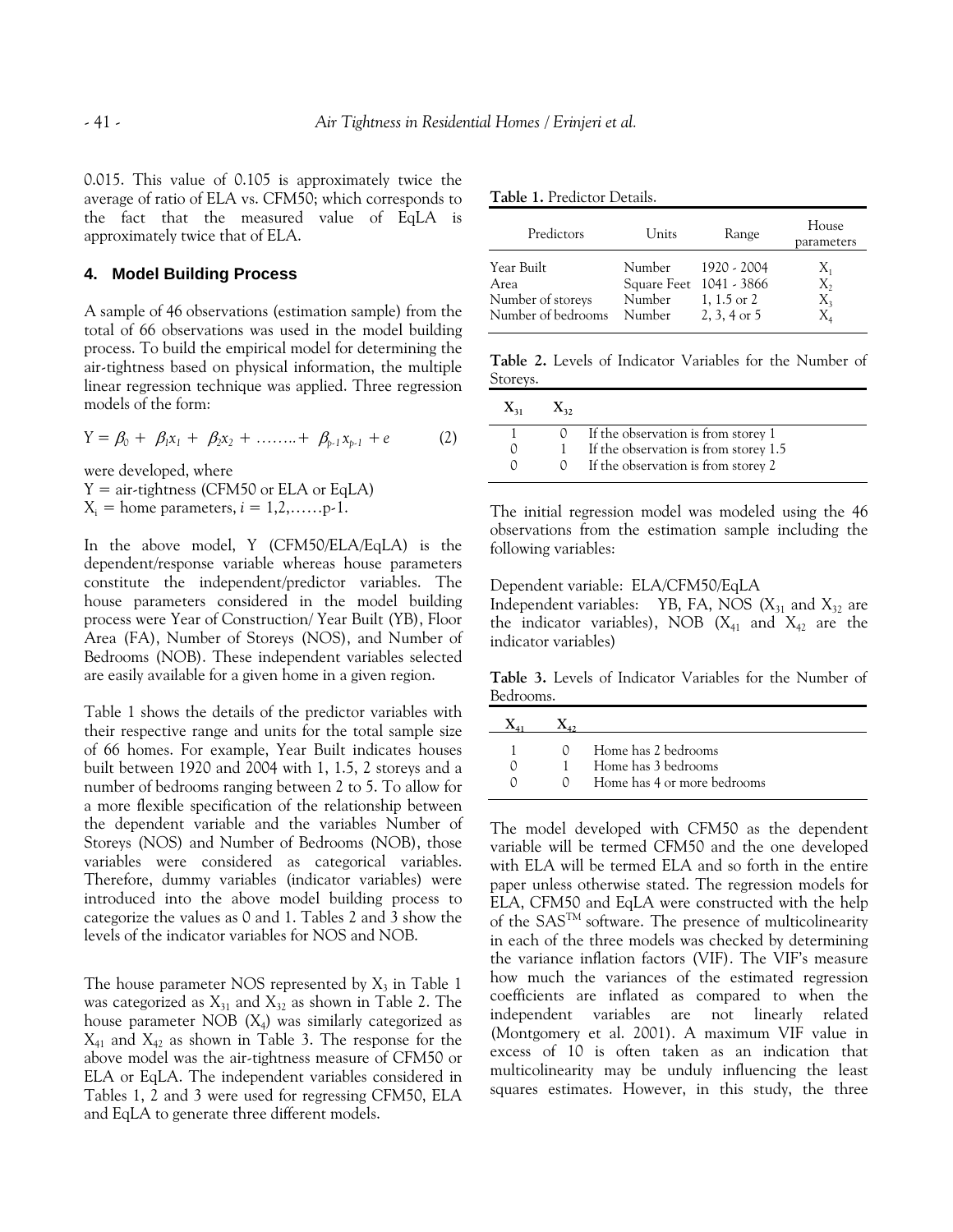models developed did not show any multicolinearity effects.

To know which variables will contribute significantly to the model and to minimize the effects of multicolinearity (if present), the Stepwise selection method was employed. Stepwise regression is a modification of forward selection in which at each step all regressors entered into the model previously are reassessed via their partial Fstatistics (Montgomery et al. 2001). Stepwise regression requires two cutoff values  $p_{IN}$  and  $p_{OUT}$  as the p-values of the corresponding F statistics  $F_{IN}$  and  $F_{OUT}$  for adding and removing a predictor. In most applications, we choose  $F_{\rm IN}$  $>$  F<sub>OUT</sub> (so that  $p_{IN}$  <  $p_{OUT}$ ) and in our case, we apply  $p_{IN}$  $= 0.05$  and  $p_{\text{OUT}} = 0.10$ . Applying the Stepwise regression technique to the three models (CFM50, ELA and EqLA), the results show that the variables Year Built, Area and  $X_{31}$  were significant for all three models. It is important to note the VIF for all the three models is much less than 10 indicating the absence of multicolinearity. The results of the stepwise selection process are summarized in Tables 4, 5 and 6.

From Table 4, we can see that the included predictor variables in the model for ELA are Area, YB and  $X_{31}$ . Therefore, incorporating the parameter estimates in the general regression Eq. 2, we obtain the estimated response ELA as

$$
Estimated YELA = 5217.08 - 2.63x1+ 0.10x2 - 57.52x31
$$
 (3)

**Table 4.** Summary of Stepwise Regression for ELA.

| St.<br>ep | Variable                      | Partial $\mathbb{R}^2$  | $R^2$                   | C(p)                   | F                      | Pr > F                       |
|-----------|-------------------------------|-------------------------|-------------------------|------------------------|------------------------|------------------------------|
| 2<br>3    | Area<br>YearBuilt<br>$X_{31}$ | 0.491<br>0.183<br>0.054 | 0.491<br>0.674<br>0.729 | 41.60<br>13.55<br>6.61 | 42.52<br>24.13<br>8.41 | < .0001<br>< .0001<br>0.0059 |

**Table 5.** Summary of Stepwise Regression for CFM50.

| St.<br>ep | Variable  | Partial $\mathbb{R}^2$ | $R^2$ | C(p)  | F     | Pr > F  |
|-----------|-----------|------------------------|-------|-------|-------|---------|
| 2         | Area      | 0.445                  | 0.445 | 42.69 | 35.27 | < .0001 |
|           | YearBuilt | 0.264                  | 0.709 | 4.48  | 38.88 | < .0001 |
|           | $X_{31}$  | 0.033                  | 0.742 | 1.38  | 5.44  | 0.0246  |

From Table 5, we can see that the included predictor variables in the CFM50 model are YB, Area and  $X_{31}$ . Therefore the regression equation for the CFM50 model becomes

$$
Estimated YCFM50 = 122899 - 62.04x1+ 1.95x2 - 914.29x31
$$
 (4)

The summary of stepwise regression for EqLA as the response variable is presented in Table 6. The significant predictor variables in the EqLA model are YB, Area and  $X_{31}$ .

**Table 6.** Summary of Stepwise Regression for EqLA.

| Step | Variable  | Partial $R^2$ | $R^2$ | C(p)  | F     | Pr>F    |
|------|-----------|---------------|-------|-------|-------|---------|
|      | Area      | 0.503         | 0.503 | 49.79 | 44.52 | < .0001 |
|      | YearBuilt | 0.223         | 0.726 | 10.66 | 34.92 | < .0001 |
|      | $X_{31}$  | 0.048         | 0.774 | 3.75  | 8.96  | 0.0046  |

Incorporating the parameter values, the regression equation for the response EqLA becomes

$$
Estimated Y_{EqLA} = 10732 - 5.40x_1 + 0.19x_2 - 102.40x_{31}
$$
 (5)

All three models have the same predictor variables significant as seen from Eqs. 3, 4, 5. In addition, the parameters also have the same sign indicating that the variables have the similar effect on the response variables in all models.

In general, all three models have a negative sign for the predictor variable –Year Built. This suggests that as the age of the house increases, the values of air-tightness decreases. The positive sign of the parameter - Area in all three models indicate that as the conditioned area increases the air-tightness value increases. It is important to note that the higher the value of air-tightness, the more leaky the house is. Due to sample limitations on the number of storeys/bedrooms and to avoid the negative consequences of including the independent variables number of storeys and number of bedrooms, regressions considering only year built and area of home as independent variables were considered. The revised airtightness models without NOS and NOB are as follows:

*Estimated*  $Y_{ELA} = 4726.77 - 2.41x_1 + 0.11x_2$  (6)

$$
Estimated Y_{CFM50} = 115105 - 58.64x_1 + 2.14x_2 \tag{7}
$$

$$
Estimated Y_{EqLA} = 9859.40 - 5.02x_1 + 0.21x_2 \tag{8}
$$

Eqs. (6), (7) and (8) are the three air-tightness models involving only area and the year as independent variables. All analyses from this point deal with these three equations (Eqs. 6, 7, 8) unless otherwise stated.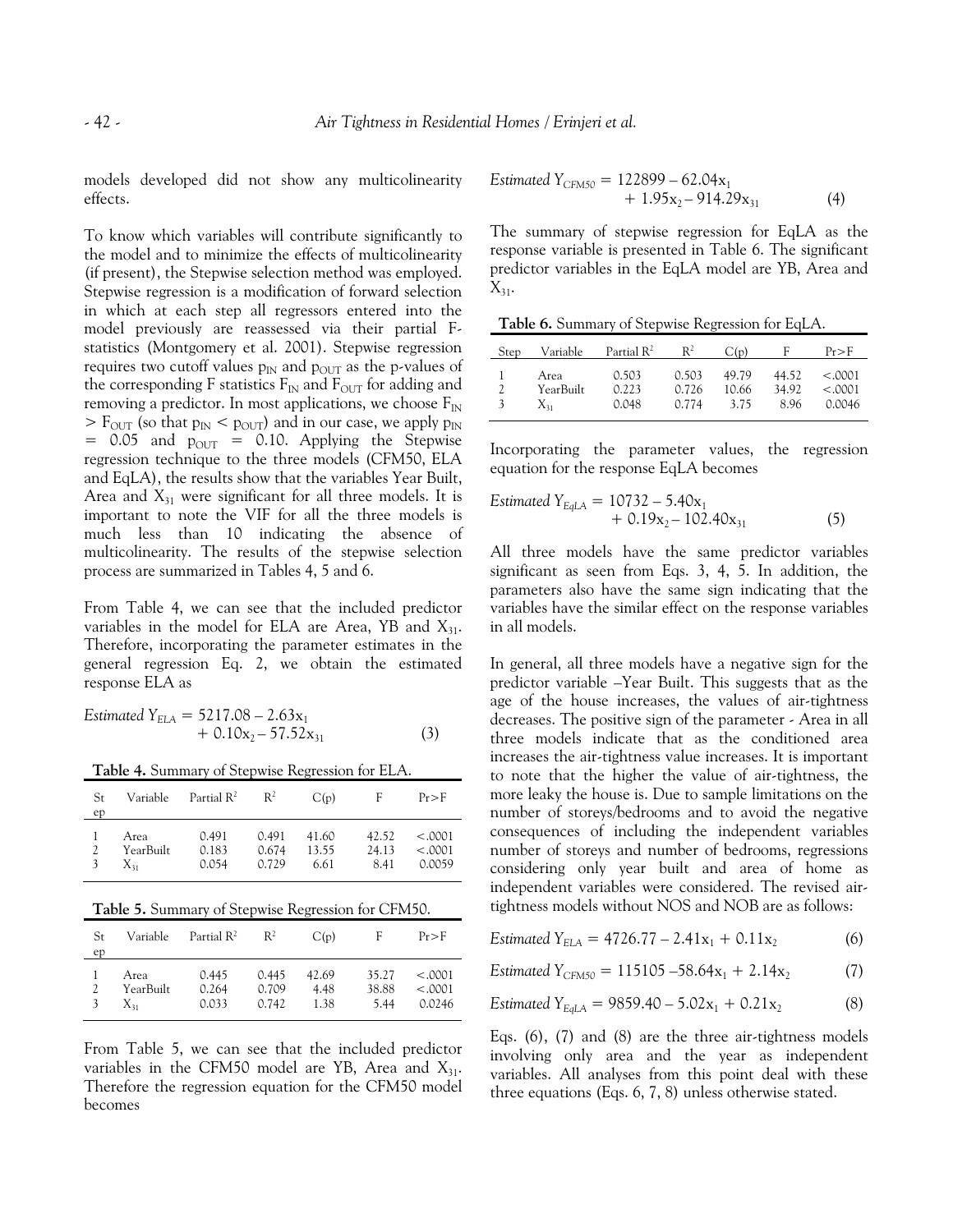#### **5. Aptness of the Regression Model**

The regression models for CFM50, ELA and EqLA (Eqs. (6), (7) and (8)) were checked for aptness in order to verify the major assumptions behind the regression analysis. The major assumptions behind the regression analysis are (Montgomery et al. 2001):

- 1. The relationship between the response and regressors is linear, at least approximately.
- 2. The error terms have constant variance (homoskedasticity).
- 3. The errors are normally distributed.
- 4. The error term has zero mean.
- 5. The error terms are independent.

#### *5.1 Linearity*

To review the relationship between the dependent variable and each of the independent variables, plots were generated with each of the dependent variables (CFM50, ELA and EqLA) against each of the independent variables. The plots did not display any nonlinear characteristics. The residual plots, i.e. the plot of residuals vs. predicted for the three dependent variables were also plotted and are presented in Figures 4, 5 and 6. Review of the plots showed that residuals are not displaying much of systematic tendencies or trends. Therefore, no transformations were performed on these data. The interpretation of outliers, if present, is discussed in detail in Section 6.

# *5.2 Non-constant Error Variance*

The plots of the residuals against the predicted values as described above were again used to test for a nonconstant error variance. The plots display some heteroskedasticity, which could be due to the presence of some outliers.

#### *5.3 Normality of Error Terms*

A significant departure from normality is a serious violation of the assumptions in regression. A simple method of checking the normality assumption is to construct a normal probability plot of the residuals (Montgomery et al. 2001). The points on Figures 7, 8 and 9 are expected to fall approximately along a straight line if the normality assumption is satisfied. The normal probability plots in Figures 7, 8 and 9 show that the resulting points lie approximately on a straight line, except possibly for some outliers.



**Figure 4.** Plot of Residuals vs. Predicted for ELA.



**Figure 5.** Plot of Residuals vs. Predicted for EqLA.



**Figure 6.** Plot of Residuals vs. Predicted for CFM50.

#### *5.4 Independence of Error terms*

A regression model requires independence of the error terms. Again, a residual plot can be used to check this assumption. The independence of errors is verified by plotting residuals against predicted values. A random, pattern-less lot implies independent errors. The plots of the residuals vs. predicted values for the three models did not display any dependence among error terms.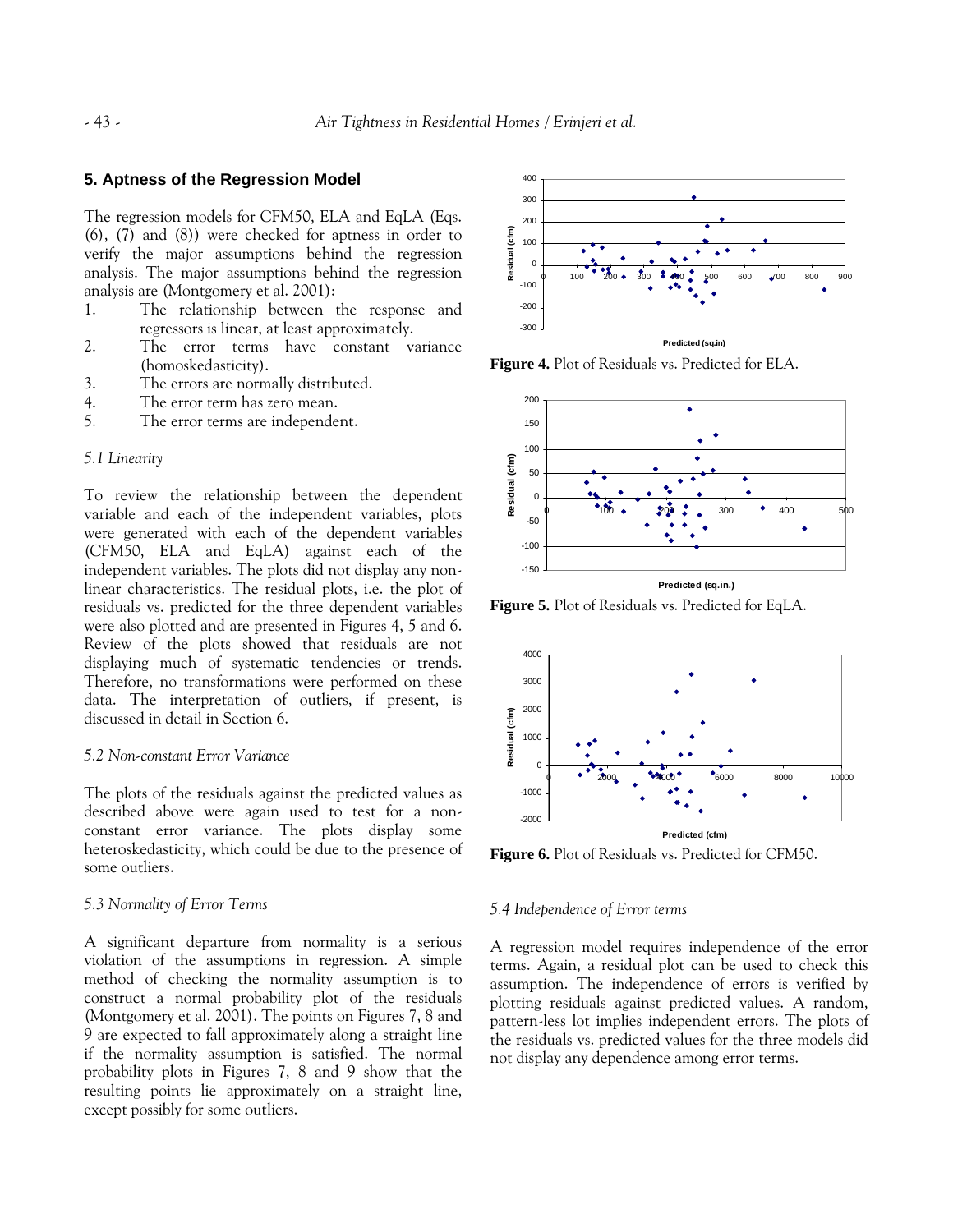

**Figure 7.** Normal plot for error terms of CFM50.



**Figure 8.** Normal plot for error terms of ELA.



**Figure 9.** Normal plot for error terms of EqLA.

# **6. Outliers**

#### *6.1 X-Outliers*

Leverage values (diagonal element  $h_{ii}$  in the hat matrix) greater than 2p/n are considered to be outlying cases. The target value is  $2x(3)/46 = 0.13$  for all three models -ELA, EqLA and CFM50. A comparison of  $h_{ii}$  to the target value detected observations 1, 4, 11, 14, 35 and 36 as X outliers in the case of CFM50, ELA and EqLA. These observations need to be examined to determine if they are really influential or not.

#### *6.2 Y-Outliers*

To identify outlying Y observations, an examination of the studentized deleted residuals (*di* ) for large absolute values and the appropriate t distribution is necessary. Taking an alpha of 0.10, t t<sub>ab</sub> =  $(0.9998, 42) = 2.970$ . A comparison of  $d_i^*$  to t <sub>tab</sub> for the case of EqLA and ELA, we find observation 22 as the outlying Y observation where as 37 as the outlying Y observation in the case of CFM50.

# *6.3 Influence of Outliers - DFFITS*

To identify the influence of observations identified as X and Y outliers, the measures DFFITS were used. An observation is considered influential if the absolute value of DFFITS exceeds twice the square root of p/n for large datasets. The target value calculated was 0.51. Observations 11, 22, 35 and 37 are found to be influential in the case of CFM50 whereas 4, 7, and 22 were found to be influential in the case of ELA. In the case of EqLA, observations 4, 7, 35 and 22 were found to be influential.

An examination of the data associated with the observations listed in Sections 6.1, 6.2, 6.3 did not reveal any typographical errors or miscalculations and therefore all the observations were retained. The regression equations of CFM50, ELA and EqLA were maintained as obtained before and the predictive power of these three models was determined. A discussion of the predictive power of the three models is given in Section 7.

#### **7. Model Validation and Predictive Power**

The air-tightness model for EqLA, CFM50, and ELA were given in Eqs. (6), (7) and (8) respectively. The final step in a model-building process is the validation of the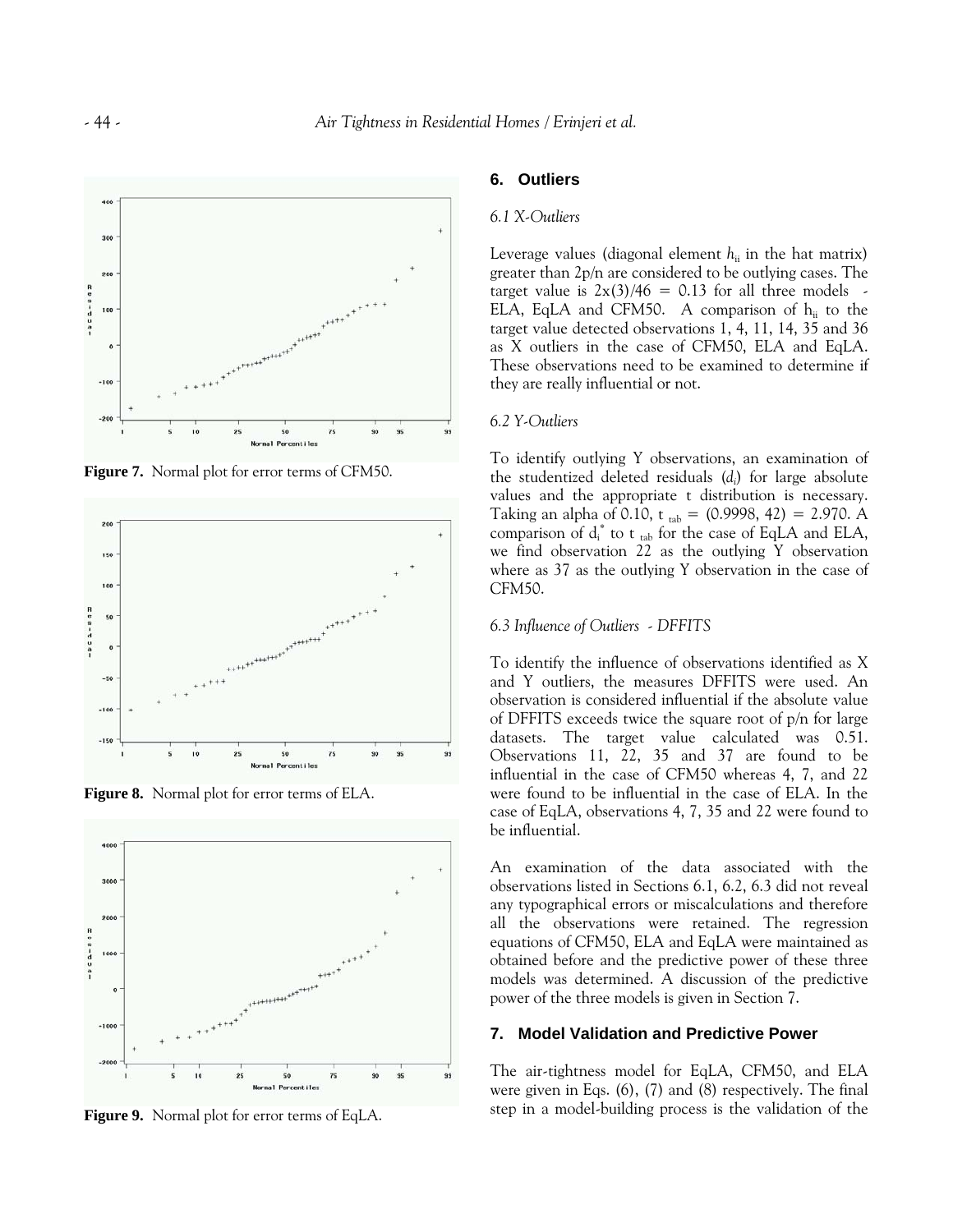above selected regression models. Model validation involves checking a candidate model against independent data. For this study, we employed the preferred method of data splitting (Kutner et al. 2004). The first set called the model-building set was used to develop the model. We refer to this dataset as the estimation sample. The second dataset, called the validation set or the validation sample was used to determine the predictive ability of the selected model. Splits of the data are performed randomly (Kutner et al. 2004). However, it is important that the model-building data should be large enough to obtain a reliable model. In this case, we have 46 observations in the estimation sample and 20 observations in the prediction sample with a total of 66 observations. Predictive capability can be determined by calculating the mean of the squared prediction errors (MSPR) as follows:

$$
MSPR = \frac{\sum_{i=1}^{n^*} (Y_i - \hat{Y}_i)^2}{n^*}
$$
 (9)

where, *Yi* is the value of the response variable in the *i th* validation case,  $\hat{Y}_i$  is the predicted value of the  $i^{th}$ validation case based on the model building data set, and *n\** is the number of cases in the validation data set.

If the MSPR is fairly close to the error mean square (MSE) based on the regression fit to the model building data set, then the MSE for the selected regression model is not seriously biased and gives an appropriate indication of the predictive ability of the model. The validation results are presented in Table 7.

From Table 7, we can conclude that the MSPR of CFM50 is not very far from the MSE of the model building data set, whereas the MSPRs of ELA and EqLA are greater than twice those of the MSEs of their respective model building datasets. These results suggest that the predictive ability of these two models may not be high. Table 8 further examines the predictive power of the three models using Theil's statistic, the Root-Mean-Square Percent Error (RMSPE) and Mean Absolute Percent Error (MAPE) (SAS 2009, Cattin 1990, Makridakis et al. 1998).

Theil's Statistic is given by:

$$
U = \sqrt{\sum_{i=1}^{n^*} (Y_i - \hat{Y}_i)^2 / \sum_i Y_i^2}
$$
 (10)

RMSPE is defined as:

RMSPE = 
$$
\frac{1}{n^*} \sum_{i=1}^{n^*} \left(\frac{Y_i - \hat{Y}_i}{\hat{Y}_i}\right)^2
$$
 (11)

MAPE is defined as:

$$
MAPE = \frac{1}{n^*} \sum_{i=1}^{n^*} \left( \frac{|Y_i - \hat{Y}_i|}{Y_i} \right)
$$
 (12)

In Equations 10, 11, and 12,  $Y_i$  and  $\hat{Y}_i$  represent the actual and the predicted response values respectively for the *i th* observation.

**Table 7.** Validation Results.

|                           | MSPR    | <b>MSE</b> |                       | 95% confidence limits |
|---------------------------|---------|------------|-----------------------|-----------------------|
| Estimation sample         |         |            |                       |                       |
| CFM <sub>50</sub>         |         | 1252981    | -77.61<br>$-39.67$    | 1.61<br>2.67          |
| ELA                       | ٠       | 3405.49    | $-3.40$<br>$-1.42$    | 0.08<br>0.14          |
| EqLA<br>Validation sample | ٠       | 10240      | $-6.74$<br>$-3.31$    | 0.16<br>0.26          |
| CFM50                     | 1218783 | 1433863    | $-113.41$<br>$-32.28$ | -0.37<br>2.95         |
| ELA.                      | 8535.04 | 10041      | $-8.20$<br>$-1.41$    | $-0.09$<br>0.19       |
| EqLA                      | 23294.5 | 27405      | $-13.91$<br>$-2.70$   | $-0.12$<br>0.34       |

**Table 8.** Predictive Power of Air-tightness Models.

| <b>Statistic</b> | CFM <sub>50</sub> | EaLA   | ELA    |
|------------------|-------------------|--------|--------|
| Theil's U        | 0.3055            | 0.3720 | 0.4077 |
| RMSPE            | 0.0042            | 0.0060 | 0.0068 |
| MAPE.            | 0.2570            | 0.3002 | 0.3107 |

From Table 8, we can conclude that the CFM50 based model has a better predictive power than ELA and EqLA since all the three measures show a lower value.

#### **8. Conclusions and Recommendations**

Three models (CFM50, ELA and EqLA) to determine air-tightness based on the age of the home and conditioned area were developed using multiple regression analysis (Eqs. (6), (7) and (8)). The parameter estimates from these three models shows that as the age of the house increases, the air leakage increases in Louisiana homes. The conditioned area also shows a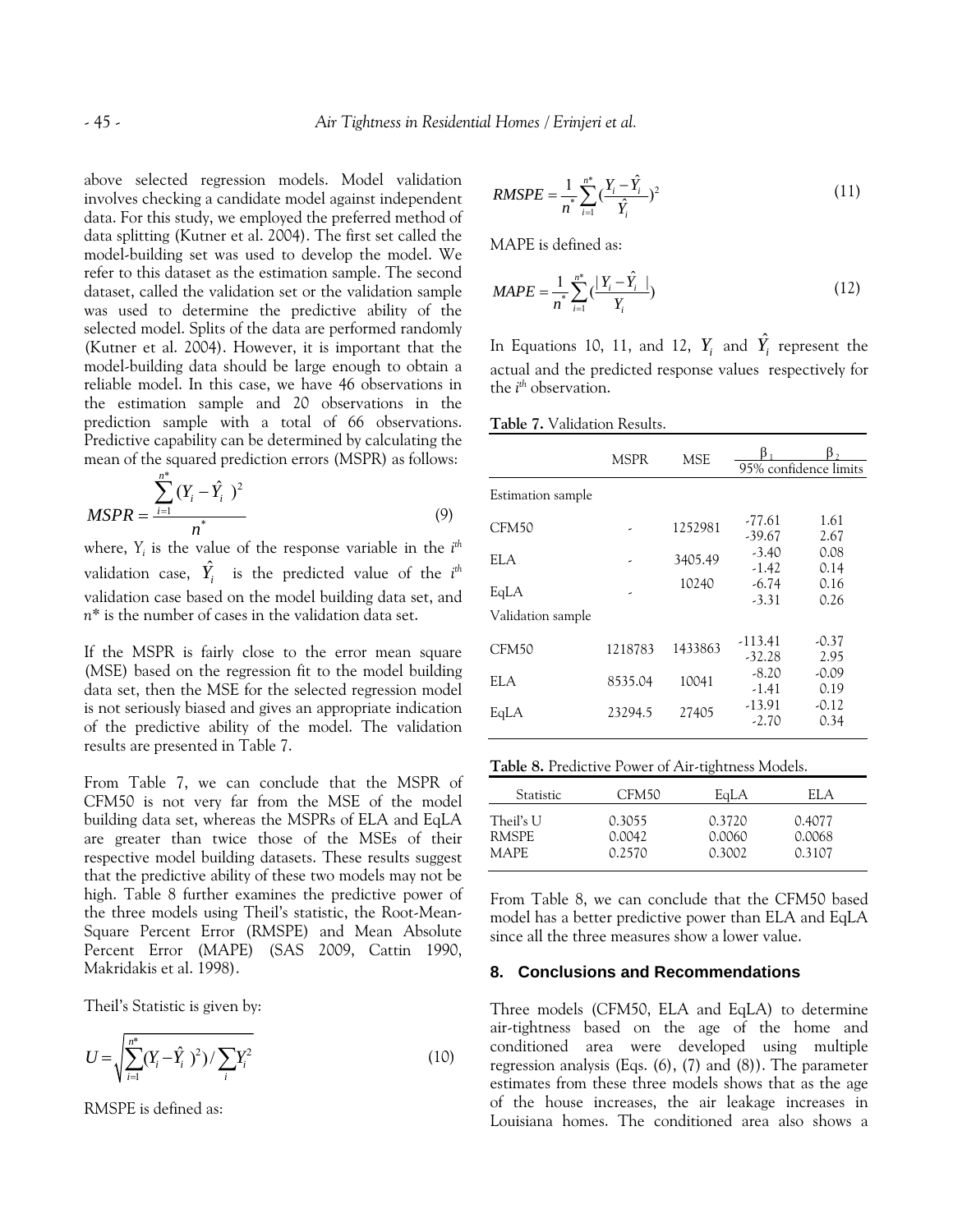similar trend with respect to air leakage. The CFM50 model tends to have a better predictive power than ELA and EqLA based on the predictive-power measures.

The proposed model will be very beneficial to those who are involved with building science, especially those who want quick and reasonable estimates of air-tightness. In addition, this region-specific model can be used when homes are remodeled to quickly estimate the air-tightness of buildings - mainly for energy related calculations.

The model will be advantageous to energy raters as well as those involved in real estate. In the real estate business, this model will serve the buyer/seller as an initial tool to approximately estimate the air-tightness of a given home. This measure can lead to further evaluations or price adjustments on a given home.

The main leakage sites in buildings are exterior doors, windows, foundations, electrical boxes and plumbing fixtures (Building Energy Codes Resource Center 2009). Therefore, to enhance the model we could include variables such as the number of windows and number of exterior doors. However, this inclusion might limit the usefulness of the model, as physical presence at a home might be needed to collect data. Such a model could be developed in this regard to make a comparison with the model developed in this article.

Future models should include a variable to account for homes which are rehabilitated. Air-tightness estimates for rehabilitated homes based on the current model may not be reasonable since we consider the age of the house as a significant factor.

#### **Acknowledgments**

We gratefully acknowledge the sponsorship of the Louisiana Department of Natural Resources under DNR Interagency agreement No. PVE 29-01-12. During the course of this research project, the research team at Louisiana Tech University received valuable support and guidance from the DNR energy section staff, Harvey Landry, Buddy Justice, Paula Ridgeway and especially Wade Byrd. The authors are grateful to Ray Sterling for his support throughout the research. The assistance of the TTC-Physics staff at Louisiana Tech University Sandra Perry and Lory Gray is greatly appreciated.

# **REFERENCES**

- Areas of Air leakage, Building Energy Codes Resource Center. 2009. http://resourcecenter.pnl.gov /cocoon/morf/ResourceCenter/article/1385 (Accessed July 2009).
- California. 1993. Residential indoor air quality ventilation, available at [http://www.energy.ca.gov/title24](http://www.energy.ca.gov/title24%20/2008standards/prerulemaking/documents/2006-07-12_workshop/reviewdocs/RESIDENTIAL_VENTILATION_STUDY.PDF)  [/2008standards/prerulemaking/documents/2006-07-](http://www.energy.ca.gov/title24%20/2008standards/prerulemaking/documents/2006-07-12_workshop/reviewdocs/RESIDENTIAL_VENTILATION_STUDY.PDF) [12\\_workshop/reviewdocs/RESIDENTIAL\\_VENTILAT](http://www.energy.ca.gov/title24%20/2008standards/prerulemaking/documents/2006-07-12_workshop/reviewdocs/RESIDENTIAL_VENTILATION_STUDY.PDF) [ION\\_STUDY.PDF](http://www.energy.ca.gov/title24%20/2008standards/prerulemaking/documents/2006-07-12_workshop/reviewdocs/RESIDENTIAL_VENTILATION_STUDY.PDF) (Accessed July 2009).
- Cattin P. 1980. Estimation of the Predictive Power of a Regression Model, *Journal of Applied Psychology*, 65(4): 407-414.
- Easley S. 2009. Tips for managing moisture and air in your home.<http://www.moldknowledge.com/house-wrap.htm> (Accessed July 2009).
- The Energy Conservatory. 1993. Minneapolis Blower Door Operation Manual, Minneapolis, MN. [www.EnergyConservatory.com](http://www.energyconservatory.com/) (Accessed July 2009).
- Energy Star. 2009. What is a HERS Rating? Available at [http://www.energystar.gov/index.cfm?c=bldrs\\_lenders\\_](http://www.energystar.gov/index.cfm?c=bldrs_lenders_raters.nh_HERS) [raters.nh\\_HERS](http://www.energystar.gov/index.cfm?c=bldrs_lenders_raters.nh_HERS) (Accessed July 2009).
- [Green RR](javascript:void(0);)**.** 1995. "Clearing the air", *[Commercial Investment](http://proquest.umi.com/pqdweb?RQT=318&pmid=14752&TS=1131727157&clientId=18355&VType=PQD&VName=PQD&VInst=PROD)  [Real Estate Journal](http://proquest.umi.com/pqdweb?RQT=318&pmid=14752&TS=1131727157&clientId=18355&VType=PQD&VName=PQD&VInst=PROD)*, 14(4): 3-15.
- [Kutner](http://www.amazon.com/exec/obidos/search-handle-url/index=books&field-author-exact=Michael%20H%20Kutner&rank=-relevance%2C%2Bavailability%2C-daterank/002-8546965-5752032) MH, [Nachtsheim](http://www.amazon.com/exec/obidos/search-handle-url/index=books&field-author-exact=Christopher%20J.%20Nachtsheim&rank=-relevance%2C%2Bavailability%2C-daterank/002-8546965-5752032) CJ, [Neter](http://www.amazon.com/exec/obidos/search-handle-url/index=books&field-author-exact=John%20%20Neter&rank=-relevance%2C%2Bavailability%2C-daterank/002-8546965-5752032) J, and [Li](http://www.amazon.com/exec/obidos/search-handle-url/index=books&field-author-exact=William%20%20Li&rank=-relevance%2C%2Bavailability%2C-daterank/002-8546965-5752032) W. 2004. *Applied Linear Statistical Models (5th edition)*, McGraw-Hill.
- Makridakis S., Wheelwright S.C., and Hyndman R.J. 1998. *Forecasting Methods and Applications, (3rd edition),* John Wiley and Sons.
- Montgomery D.C., Peck E.A., and Vining G.G. 2001. *Introduction to Linear Regression Analysis, (3rd edition),* John Wiley and Sons.
- SAS Institute. 1999. OnlineDoc, version 8, SAS Institute, NC. <http://v8doc.sas.com/sashtml/>(Accessed July 2009).
- Tsongas G. 1993. "Building Tightness Guidelines: When is a house too tight?", *Home Energy*, 10(2), available at [http://homeenergy.org/archive/hem.dis.anl.gov/eehem/9](http://homeenergy.org/archive/hem.dis.anl.gov/eehem/93/930309.html) [3/930309.html](http://homeenergy.org/archive/hem.dis.anl.gov/eehem/93/930309.html) (Accessed July 2009).
- Witriol N, Erinjeri J, Katz M, McKim R, and Nassar R. 2003. Testing HVAC Duct Leakage in Existing Residential Buildings in North Louisiana, Trenchless Technology Center, Louisiana Tech University, Ruston, LA.